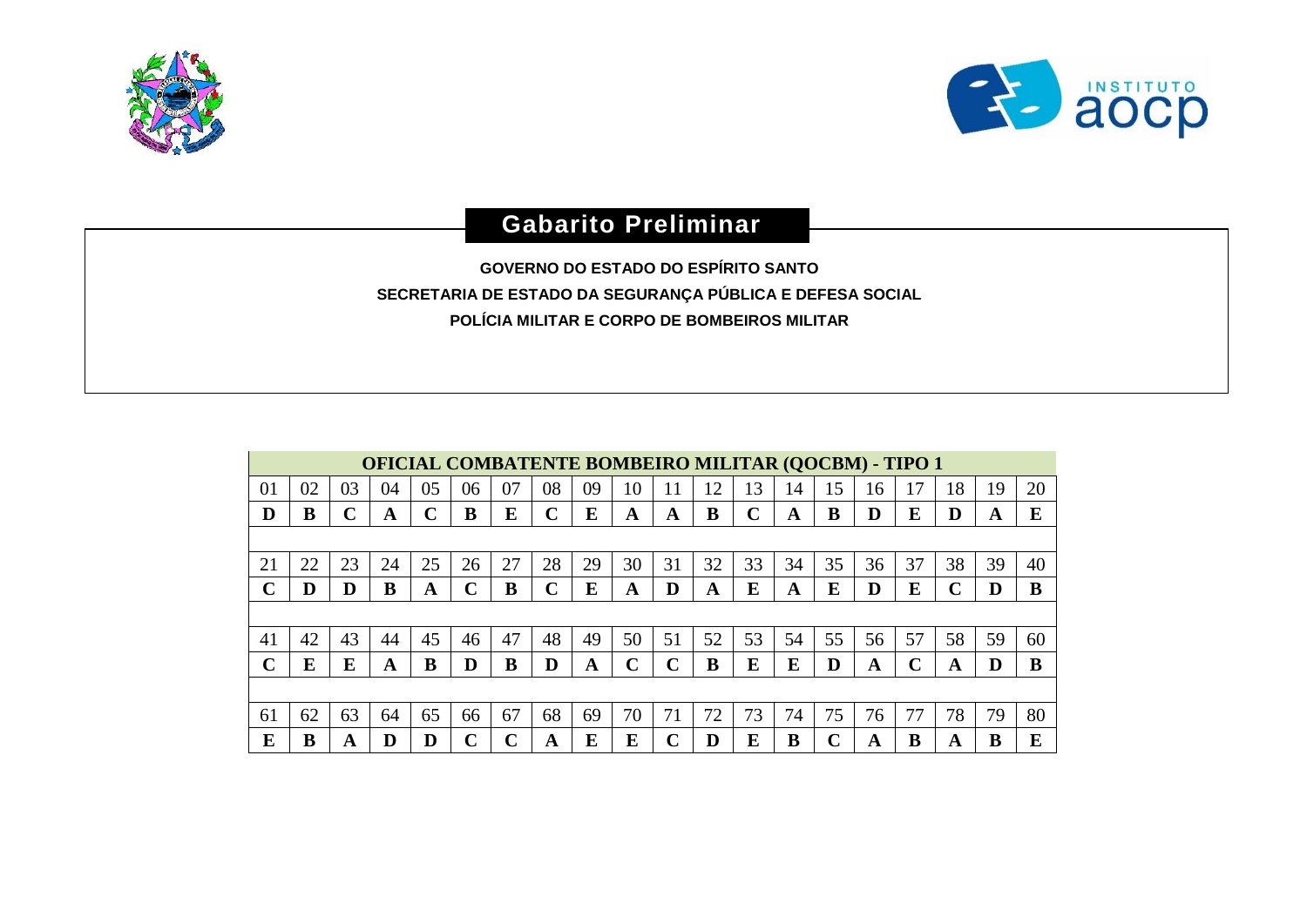|    | <b>OFICIAL COMBATENTE BOMBEIRO MILITAR (QOCBM) - TIPO 2</b> |    |    |    |    |             |    |    |        |    |    |    |    |    |    |    |    |    |        |
|----|-------------------------------------------------------------|----|----|----|----|-------------|----|----|--------|----|----|----|----|----|----|----|----|----|--------|
| 01 | 02                                                          | 03 | 04 | 05 | 06 | 07          | 08 | 09 | 10     | 11 | 12 | 13 | 14 | 15 | 16 | 17 | 18 | 19 | 20     |
| B  | ⌒                                                           | A  | C  | в  | E  | $\mathbf C$ | E  | A  | A      | B  | C  | A  | B  | D  | E  | D  | A  | E  | $\sim$ |
|    |                                                             |    |    |    |    |             |    |    |        |    |    |    |    |    |    |    |    |    |        |
| 21 | 22                                                          | 23 | 24 | 25 | 26 | 27          | 28 | 29 | 30     | 31 | 32 | 33 | 34 | 35 | 36 | 37 | 38 | 39 | 40     |
| D  | D                                                           | B  | A  | ◠  | B  | C           | E  | A  | D      | A  | E  | A  | E  | D  | E  | C  | D  | B  | D      |
|    |                                                             |    |    |    |    |             |    |    |        |    |    |    |    |    |    |    |    |    |        |
| 41 | 42                                                          | 43 | 44 | 45 | 46 | 47          | 48 | 49 | 50     | 51 | 52 | 53 | 54 | 55 | 56 | 57 | 58 | 59 | 60     |
| E  | E                                                           | A  | B  | D  | B  | D           | A  | ⌒  | $\sim$ | B  | E  | E  | D  | A  | C  | A  | D  | B  | E      |
|    |                                                             |    |    |    |    |             |    |    |        |    |    |    |    |    |    |    |    |    |        |
| 61 | 62                                                          | 63 | 64 | 65 | 66 | 67          | 68 | 69 | 70     | 71 | 72 | 73 | 74 | 75 | 76 | 77 | 78 | 79 | 80     |
| B  | A                                                           | D  |    | r. | ⌒  | A           | E  | E  | ⌒      | D  | E  | B  | ⌒  | A  | в  | A  | B  | E  |        |

|    | <b>OFICIAL COMBATENTE BOMBEIRO MILITAR (QOCBM) - TIPO 3</b> |    |    |    |             |    |             |                         |    |    |    |                |    |             |    |    |    |    |    |
|----|-------------------------------------------------------------|----|----|----|-------------|----|-------------|-------------------------|----|----|----|----------------|----|-------------|----|----|----|----|----|
| 01 | 02                                                          | 03 | 04 | 05 | 06          | 07 | 08          | 09                      | 10 | 11 | 12 | $\overline{3}$ | 14 | 15          | 16 | 17 | 18 | 19 | 20 |
| ∩  | A                                                           | ∩  | B  | E  | $\mathbf C$ | E  | A           | A                       | B  | C  | A  | B              | D  | B           | D  | A  | E  | C  | D  |
|    |                                                             |    |    |    |             |    |             |                         |    |    |    |                |    |             |    |    |    |    |    |
| 21 | 22                                                          | 23 | 24 | 25 | 26          | 27 | 28          | 29                      | 30 | 31 | 32 | 33             | 34 | 35          | 36 | 37 | 38 | 39 | 40 |
| D  | B                                                           | A  |    | B  | $\mathbf C$ | E  | A           | D                       | E  | E  | A  | E              | D  | E           | C  | D  | B  | D  | A  |
|    |                                                             |    |    |    |             |    |             |                         |    |    |    |                |    |             |    |    |    |    |    |
| 41 | 42                                                          | 43 | 44 | 45 | 46          | 47 | 48          | 49                      | 50 | 51 | 52 | 53             | 54 | 55          | 56 | 57 | 58 | 59 | 60 |
| E  | A                                                           | B  | D  | B  | D           | A  | $\mathbf C$ | $\overline{\mathbf{C}}$ | B  | E  | E  | D              | A  | $\mathbf C$ | A  | D  | B  | E  | B  |
|    |                                                             |    |    |    |             |    |             |                         |    |    |    |                |    |             |    |    |    |    |    |
| 61 | 62                                                          | 63 | 64 | 65 | 66          | 67 | 68          | 69                      | 70 | 71 | 72 | 73             | 74 | 75          | 76 | 77 | 78 | 79 | 80 |
| A  | D                                                           |    | ⌒  |    | A           | E  | E           | ⌒                       | D  | E  | В  | ⌒              | A  | B           | A  | B  | E  | ⌒  | E  |